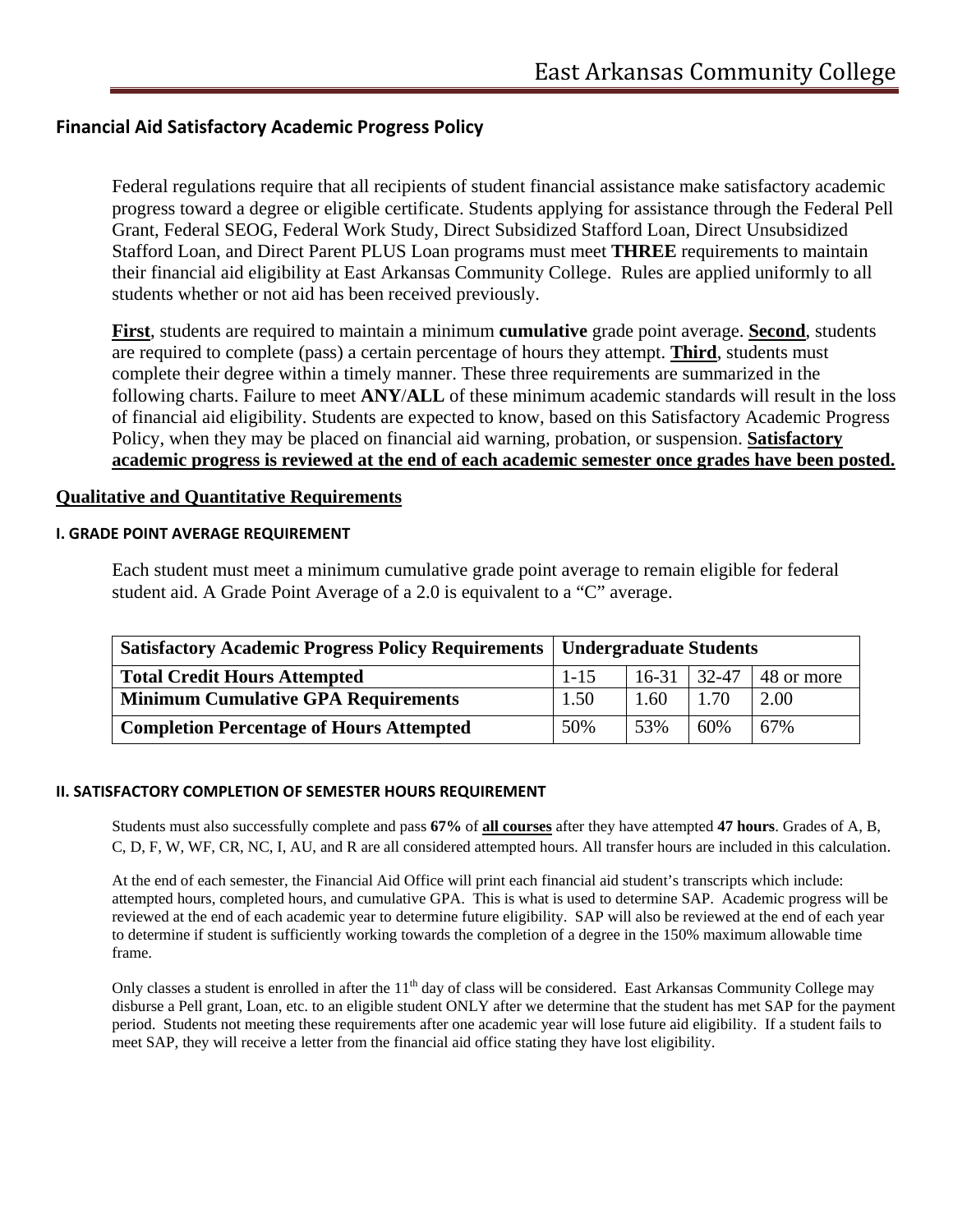### **III. MAXIMUM TIME FRAME FOR DEGREE COMPLETION**

Students must complete their degree program within an allotted period to remain eligible for financial aid. The chart below indicates the time frame in which a degree must be acquired. Be aware that hour limits are cumulative; therefore, all hours from all institutions attended will be included, even if a student did not receive federal student aid. The Financial Aid Office recommends that students who have attempted 30 or more hours have a degree audit completed in the Admission Office to ensure they are taking the courses necessary for their degree. For financial aid purposes grades of A, B, C, D, F, W, WF, CR, NC, I, AU, and R are all considered attempted hours and will be counted towards maximum time frame. Remedial classes will be counted towards the 150% maximum allowable timeframe, and will be considered in the review of SAP. Once students reach their maximum period for their specified degree, they are no longer eligible for federal student aid.

| <b>Attempted Hours Allowed for Earning a Degree</b> | 45 hours - One year Certificate          |
|-----------------------------------------------------|------------------------------------------|
|                                                     | 90 hours - Associate's Degree            |
|                                                     | 107 hours - Nursing Degree               |
|                                                     | 113 hours – Radiologic Technology Degree |

#### **Incomplete Classes**

Incomplete classes will result in a grade of "I", and will be considered the same as an "F" when evaluating SAP. A student MUST do the work to complete the class in order for the "I" to be changed to an actual letter grade (A, B, C, D, or F) within one semester. Grades of a "WF" will be considered the same as an "F".

### **Repeated Coursework**

Title IV funds may only pay for **one repeat** of a previously passed course. More than one repeated course even if not previously passed will not be calculated in your enrollment status pertaining to Title IV funds.

#### **Satisfactory Academic Progress Evaluation**

• **Satisfactory Academic Progress** is evaluated at the conclusion of each academic semester after grades have been posted. All attempted and transfer hours are counted during this evaluation.

### **Financial Aid Warning**

**Financial Aid WARNING** occurs the first time when a student fails to meet SAP within one 12 hour semester.

Students who fail to meet minimum requirements at the end of a semester will be placed on a *Financial Aid Warning the first time*. Any student on **Financial Aid Warning** may continue to receive assistance under the Title IV, HEA programs for one payment period only.

At the end of that semester if the student has met the minimum grade and attendance requirement the student is considered to be meeting SAP.

**SUSPENSION** will occur if a student fails to meet any of the SAP requirements and cannot reestablish SAP within one 12 hour semester. Suspension also occurs if a student fails to meet the terms of his or her **Financial Aid Probation** and/or academic plan. Students cannot receive funds from the aid programs listed above while suspended. (SEE APPEAL OF SUSPENSION)

If the student is not meeting SAP at the end of the Financial Aid Warning Period; there will be a loss of Title IV, HEA eligibility; **with the right to appeal**. The student will be placed on Financial Aid Suspension, with a *loss* of Title IV, HEA funding and will be required to meet specific criteria of a degree audit to assist them in regaining SAP and Title IV, HEA eligibility.